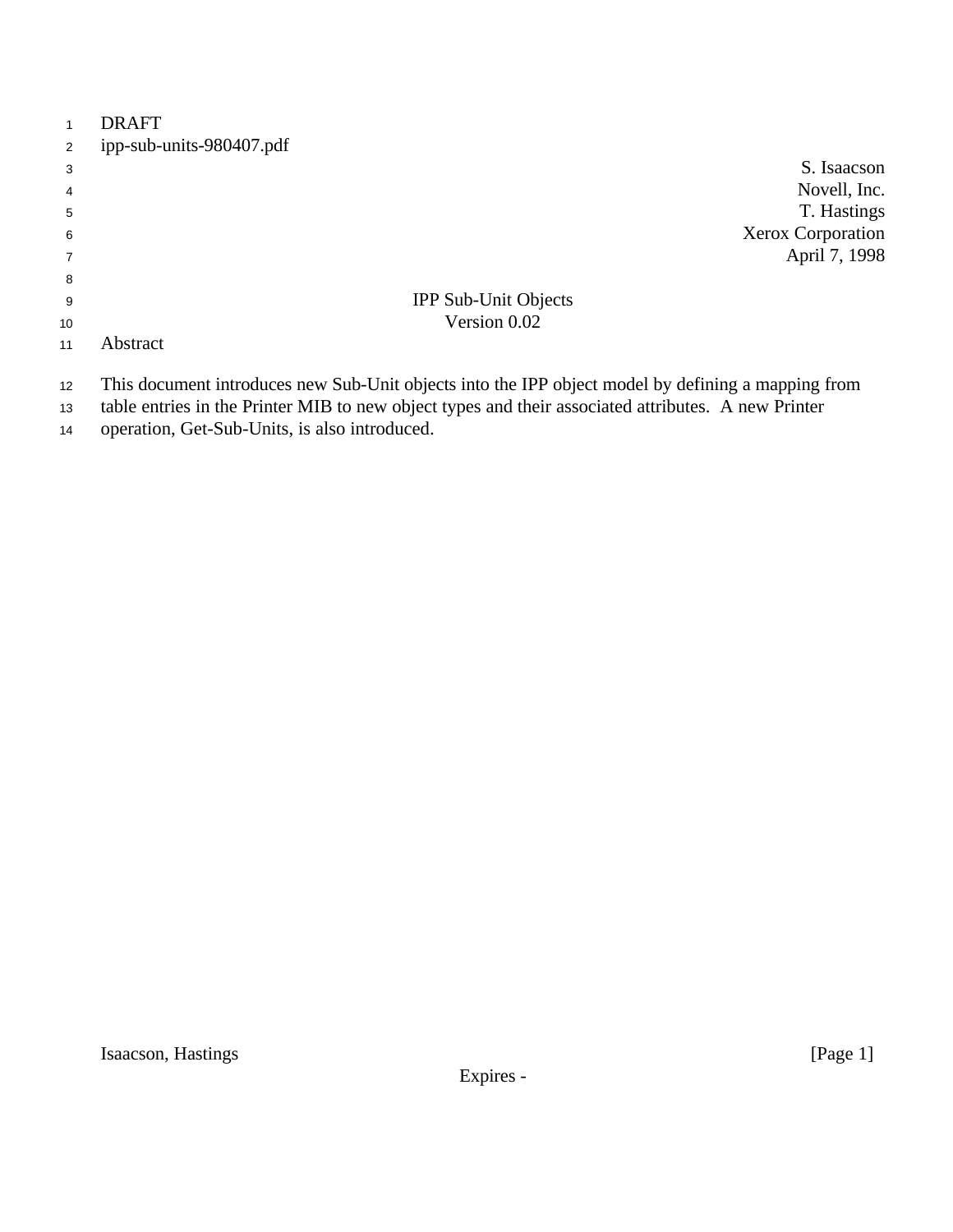| <b>Table of Contents</b> |
|--------------------------|
|                          |

| 16 | 1.      |  |
|----|---------|--|
| 17 | 2.      |  |
| 18 | 3.      |  |
| 19 | 3.1     |  |
| 20 | 3.2     |  |
| 21 | 3.3     |  |
| 22 | 3.4     |  |
| 23 | 3.5     |  |
| 24 | 3.6     |  |
| 25 | 3.7     |  |
| 26 | 4.      |  |
| 27 | 4.1     |  |
| 28 | 4.2     |  |
| 29 | 4.3     |  |
| 30 | 4.4     |  |
| 31 | 4.5     |  |
| 32 | 4.6     |  |
| 33 | 4.7     |  |
| 34 | 4.8     |  |
| 35 | 4.9     |  |
| 36 | 4.10    |  |
| 37 | 4.11    |  |
| 38 | 4.12    |  |
| 39 | 4.13    |  |
| 40 | 4.14    |  |
| 41 | 5.      |  |
| 42 | 5.1.1   |  |
| 43 | 5.1.1.1 |  |
| 44 | 5.1.1.2 |  |
| 45 | 6.      |  |
| 46 | 6.1     |  |
| 47 | 6.2     |  |
| 48 | 6.2.1   |  |
| 49 | 7.      |  |
| 50 | 8.      |  |
| 51 | 9.      |  |
| 52 |         |  |

Isaacson, Hastings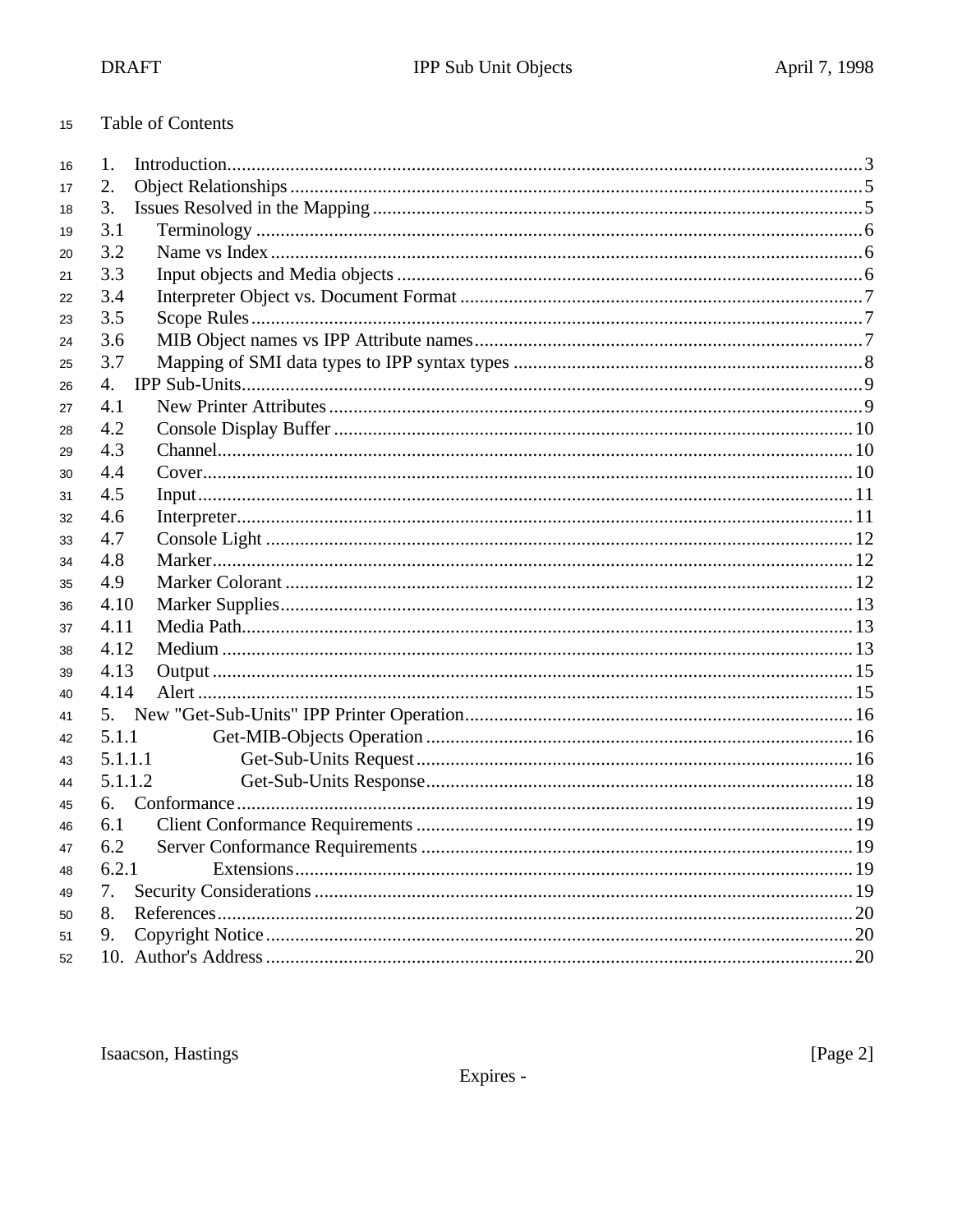#### 1. Introduction

 This document introduces new Sub-Unit objects into the IPP object model by defining a mapping from table entries in the Printer MIB to new object types and their associated attributes. A new Printer operation, Get-Sub-Units, is also introduced. This mapping allows for Printer MIB information to be queried (no setting or modification of information) using the IPP protocol rather than SNMP. This is not to say that the use of SNMP is invalid or improper, in fact just the opposite is true. The implementation of SNMP based Printer MIBs is almost universal for modern, network-attached printers. Therefore, since the information model as already been established and implemented, this document is simply a "IPP window" onto the Printer MIB. This mapping gives yet another way to access the same information that has already been validated and deployed using SNMP and Printer MIB technologies. It is expected that printer vendors that already support the Printer MIB and IPP/1.0 will find the implementation of the mapping defined in this document to be trivial with almost no additional overhead (i.e. additional memory or processing resources). The basic approach for this mapping is to take all Printer MIB table entries, and define IPP object types

for each. Each row in the Printer MIB's tables then become object instances of the associated type.

One exception is the Printer MIB's General Table. Each row in the Printer MIB's General Table already

corresponds (roughly) to the IPP Printer object type. Since there is already an IPP Printer object type,

instead of creating a new object type for entries in the General Table, almost all of the General Table

columns (MIB objects) become new attributes for an IPP Printer object. Due to overlap with existing

IPP Printer object attributes, some Printer MIB objects are not mapped to existing (not new) Printer

- object attributes.
- 

The rest of the Printer MIB tables entries are implemented as Sub-Unit objects contained by an IPP

Printer object (in the same way that the IPP Printer object contains IPP Job objects).

The following Printer MIB Tables are mapped to IPP object types:

| <b>Printer MIB Table Entry</b> | <b>IPP Sub-Unit Object Type</b> |
|--------------------------------|---------------------------------|
| InputEntry                     | input                           |
| <b>OutputEntry</b>             | output                          |
| MarkerEntry                    | marker                          |
| MarkerSuppliesEntry            | marker-supplies                 |
| MarkerColorantEntry            | marker-colorant                 |
| CoverEntry                     | cover                           |
| MediaPathEntry                 | media-path                      |
| ChannelEntry                   | channel                         |
| <b>InterpreterEntry</b>        | interpreter                     |

Isaacson, Hastings [Page 3]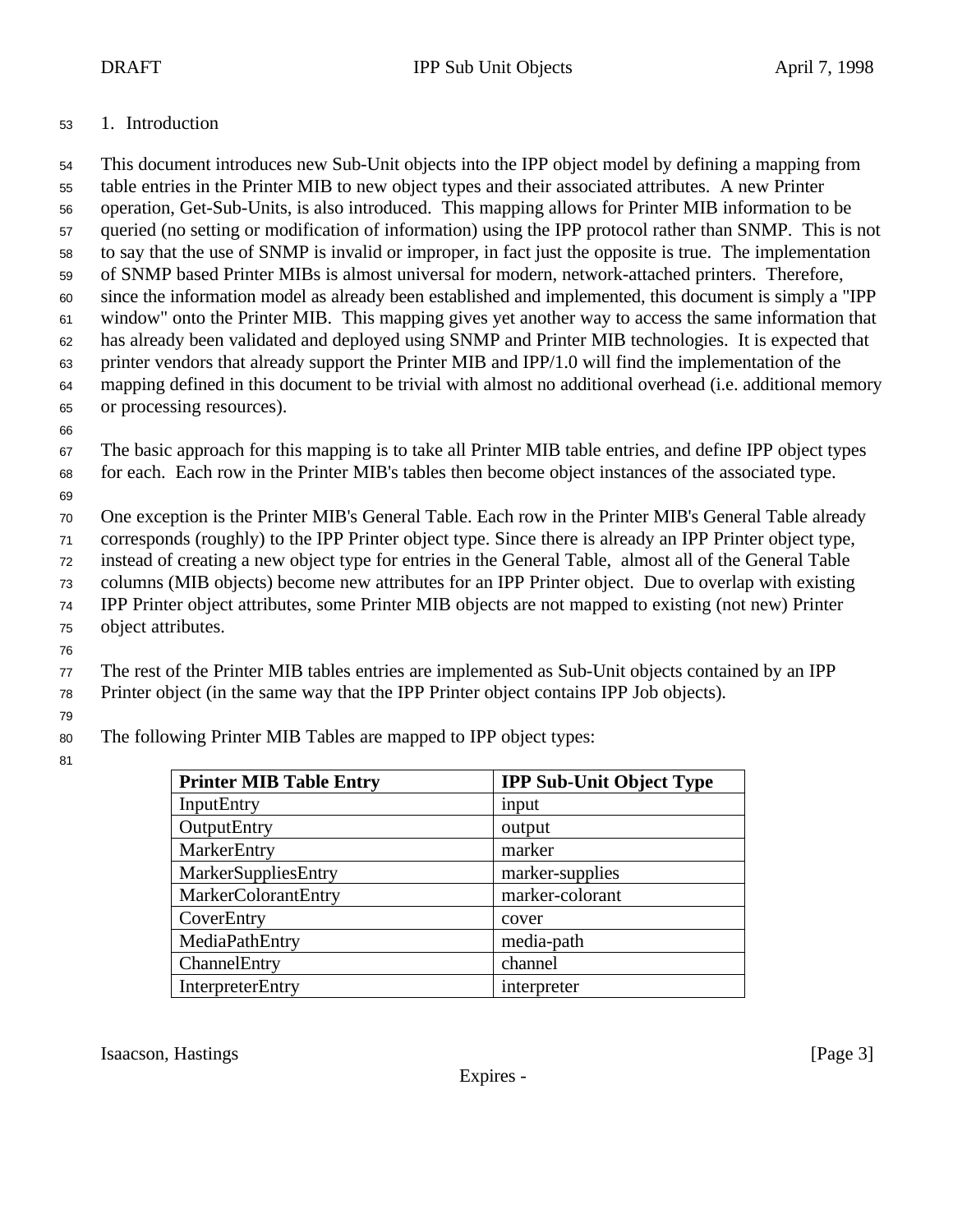| ConsoleDisplayBufferEntry | console-display-buffer |
|---------------------------|------------------------|
| ConsoleLightEntry         | console-light          |
| AlertEntry                | alert                  |
|                           |                        |
|                           |                        |

- The following Printer MIB table entries are not mapped as IPP object types:
- LocalizationEntry: already covered by the natural language and charset IPP operation attributes) StorageRefEntry: not applicable
- DeviceRefEntry: (not applicable)
- 
- In addition, references to external tables (exteranal to the Printer MIB itself) are not mapped (such as the Host Resources MIB and the Interfaces MIB).
- 

A new object type, not part of the existing Printer MIB or its tables is introduced. This Sub-Unit object

type is called "medium". This object type is introduced to support the idea of medium characteristic

attributes for both "ready" and "supported" media. The Printer MIB is only concerned with "ready"

media (media loaded in one of the input trays).

Isaacson, Hastings [Page 4]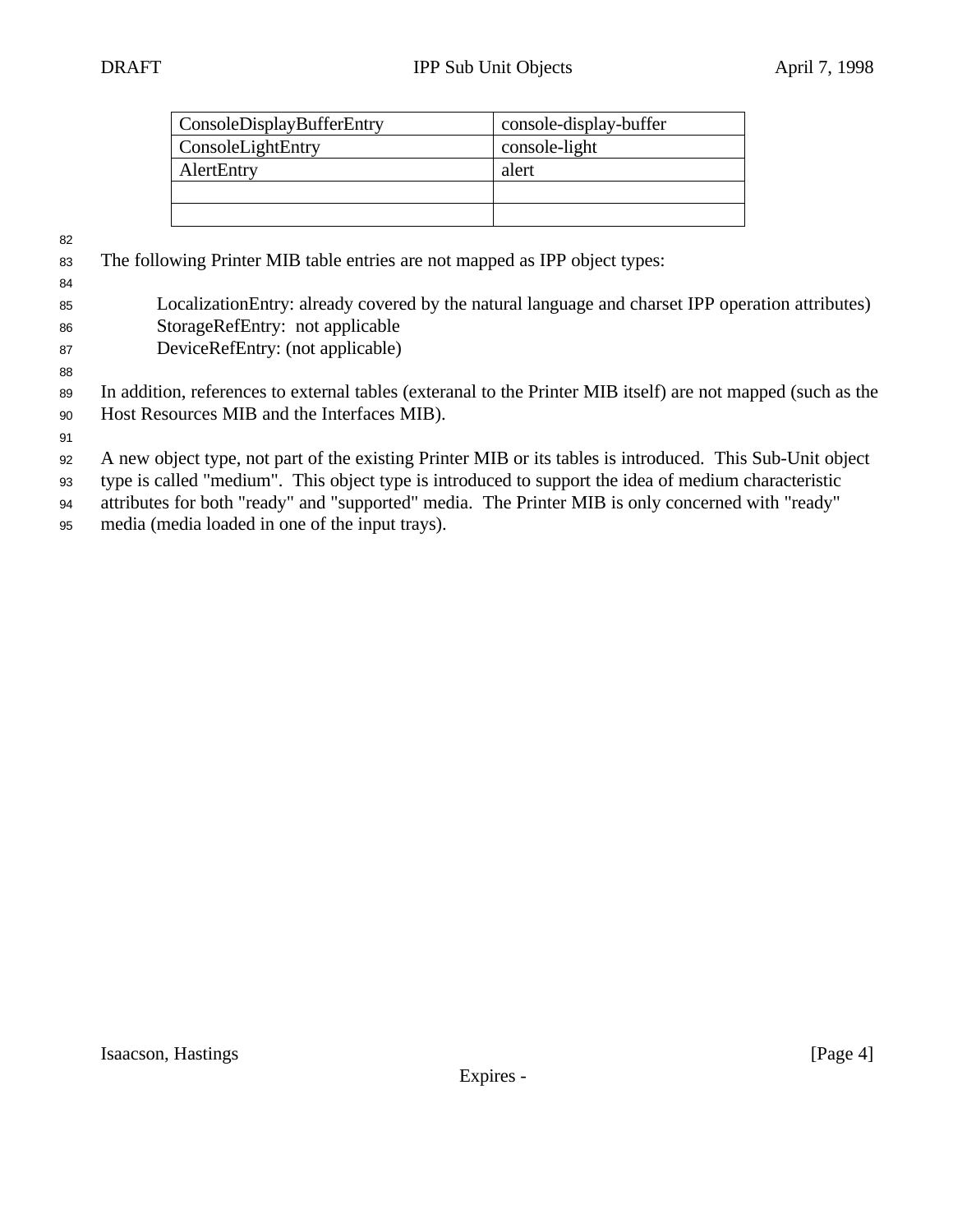## 2. Object Relationships

| -------------+<br>Input<br>$+-$                            |                                                    |  |
|------------------------------------------------------------|----------------------------------------------------|--|
| +------------------+                                       | +------------------+                               |  |
| ------------------<br>+                                    | Interpreter                                        |  |
| ------------------+<br>Output<br>$+-$                      |                                                    |  |
| -----------------+                                         | +------------------+<br>Console-Display-<br>Buffer |  |
| ---------------+<br>  Marker<br>$+-$                       | -----------------                                  |  |
| -------------------+                                       | $+ - - - - -$                                      |  |
| -----------------------  Console-Light<br>┿                | ------------------+                                |  |
| Marker-Supplies<br>$+-$                                    |                                                    |  |
| -----------------+                                         | +------------------+                               |  |
| _____________________<br>-------------------+              | Alert                                              |  |
| +-   Marker-Colorant                                       | +----------------                                  |  |
| ------------------+<br>-----------------------  Media-Path | +------------------+                               |  |
| -----------------+                                         | +-----------------                                 |  |
| Cover<br>$+ \vert$<br>+------------------+                 | +------------------+                               |  |
| ------------------------                                   | Channel                                            |  |
|                                                            | ------------------+                                |  |

3. Issues Resolved in the Mapping

 Several issues must be reconciled when supporting the Printer MIB tables as IPP MIB objects contained by an IPP Printer object.

Isaacson, Hastings [Page 5]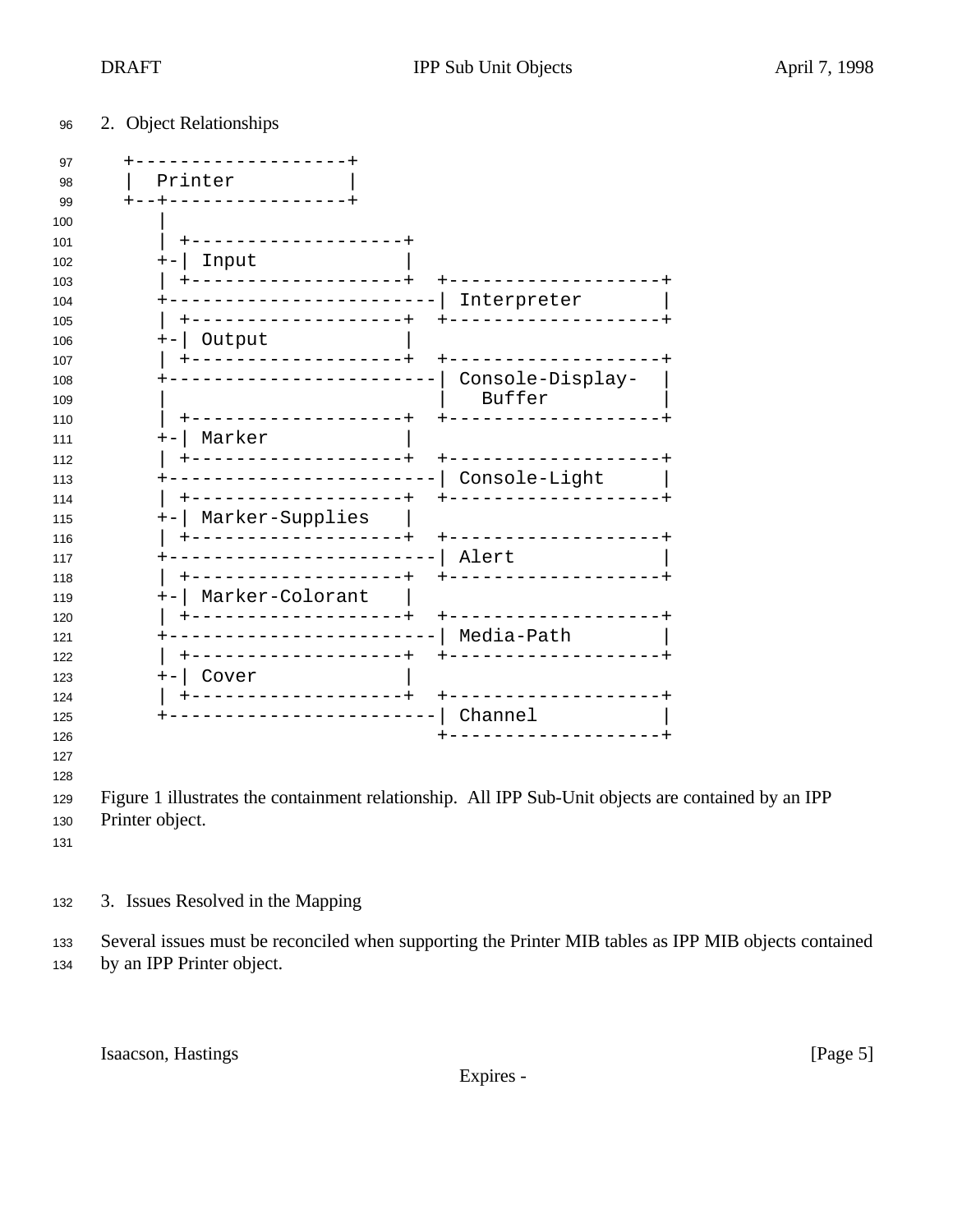3.1 Terminology

 **IPP Object Type (or just Object Type):** The IPP Model document uses this term to describe the attributes and operations associated with a modeled entity. In other OO contexts, the term "class" is used.

- **IPP Object:** The instantiation of an IPP Object Type.
- **MIB Object:** A column in a MIB table maps to an attribute in the IPP model.
- 3.2 Name vs Index
- The IPP model assumes that all contained objects will have names and some sort of identifier or index.
- The Printer MIB assumes that all rows in tables are indexed with an integer index. Therefore, every IPP Sub-Unit object type will have the following attributes:

 prt-sub-unit-index

- prt-sub-unit-name
- 
- 3.3 Input objects and Media objects

 IPP uses "media-ready" and "media-supported" attributes in order to identify what media is ready and supported, respectively. The Printer MIB does not contain the notion of a MediaTable. A separate descriptive object is useful for each media type when characteristics such as size, weight, color, grain, transparency, etc. need to be associated with the media. The Printer MIB chooses to associate these characteristics with the each row in the InputTable. The reasoning behind this decision is found in the Printer MIBs stated objective of only returning "ready" information (not "supported" type information).

- To rationalize these two different models, the Medium object is introduced as a new Sub-Unit object and an Input object now contains a indexed reference to a the Medium object. The Medium object which has all the characteristics about that instances (size, color, weight, etc.). The set of "media- ready" is the set of Medium objects referenced by Input objects. In addition, the following Printer MIB objects are moved from the Input object to the Medium Object:
- 
- prtInputMediaWeight
- prtInputMediaType
- prtInputMediaColor
- prtInputMediaFormParts

Isaacson, Hastings [Page 6]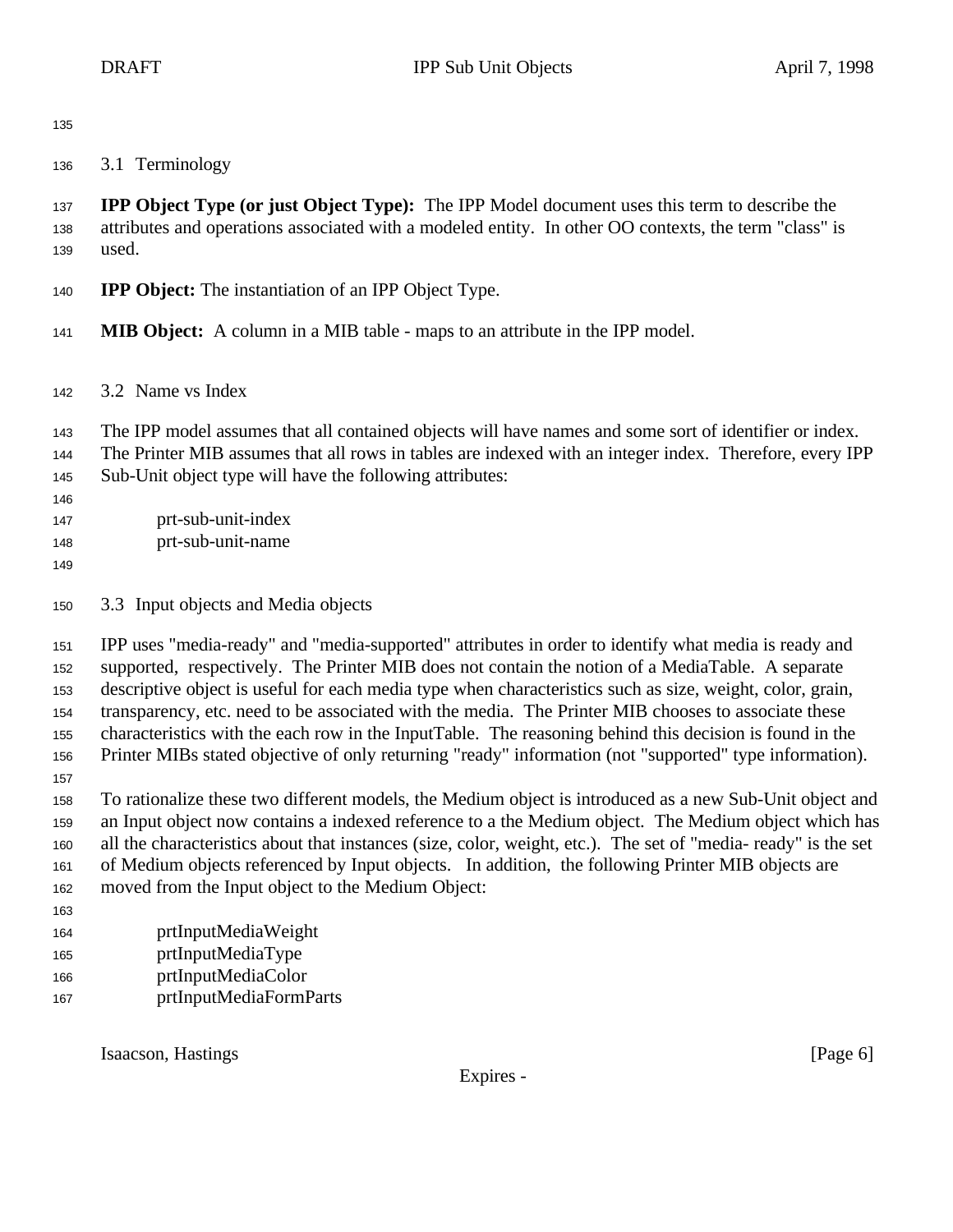| 168<br>169<br>170<br>171<br>172<br>173               | The following attributes are left as Input object attributes<br>prtInputMediaLoadTimout<br>prtInputNextIndex                                                                                                                                                                                                                                                                                                                        |
|------------------------------------------------------|-------------------------------------------------------------------------------------------------------------------------------------------------------------------------------------------------------------------------------------------------------------------------------------------------------------------------------------------------------------------------------------------------------------------------------------|
| 174                                                  | 3.4 Interpreter Object vs. Document Format                                                                                                                                                                                                                                                                                                                                                                                          |
| 175<br>176<br>177<br>178<br>179<br>180<br>181<br>182 | IPP uses an MIME media type to identify the "document-formats-supported" by a Printer and the format<br>of any documents supplied to the Printer. The Printer MIB uses rows the Interpretor Table with the<br>following MIB Objects:<br>prtInterpreterLangFamily<br>prtInterpreterLangLevel<br>prtInterpreterLangVersion                                                                                                            |
| 183<br>184<br>185<br>186                             | If an IPP Printer object supports both the "document-format" Job Template attribute and one or more<br>contained Interpreter objects, then the implementation for that IPP Printer object MUST correctly map<br>between the two forms of representing the PDLs that are suppored.                                                                                                                                                   |
| 187                                                  | 3.5 Scope Rules                                                                                                                                                                                                                                                                                                                                                                                                                     |
| 188<br>189<br>190<br>191<br>192<br>193<br>194        | Later on, a single IPP operation called "Get-Sub-Units" will be used to query ANY and/or ALL Sub-<br>Unit objects contained by an IPP Printer object. This operation can be used to query:<br>1. All Sub-Unit objects.<br>2. All Sub-Unit objects of a certain type or types (all Input and Output objects)<br>3. A specific Sub-Unit object (Input object "tray 1")                                                                |
| 195                                                  | 3.6 MIB Object names vs IPP Attribute names                                                                                                                                                                                                                                                                                                                                                                                         |
| 196<br>197<br>198<br>199<br>200<br>201<br>202        | All MIB object names follow the ASN.1 naming convention of "prt" followed by the some string of<br>multiple words or abbreviations with each word or abbreviation being all lower-case letters and except<br>for an initial upper-case letter. For example: "prtInputMediaType". All IPP attribute names are special<br>keywords (all lowercase with words being separated by a '='). For example: "document-format-<br>supported". |

Isaacson, Hastings [Page 7]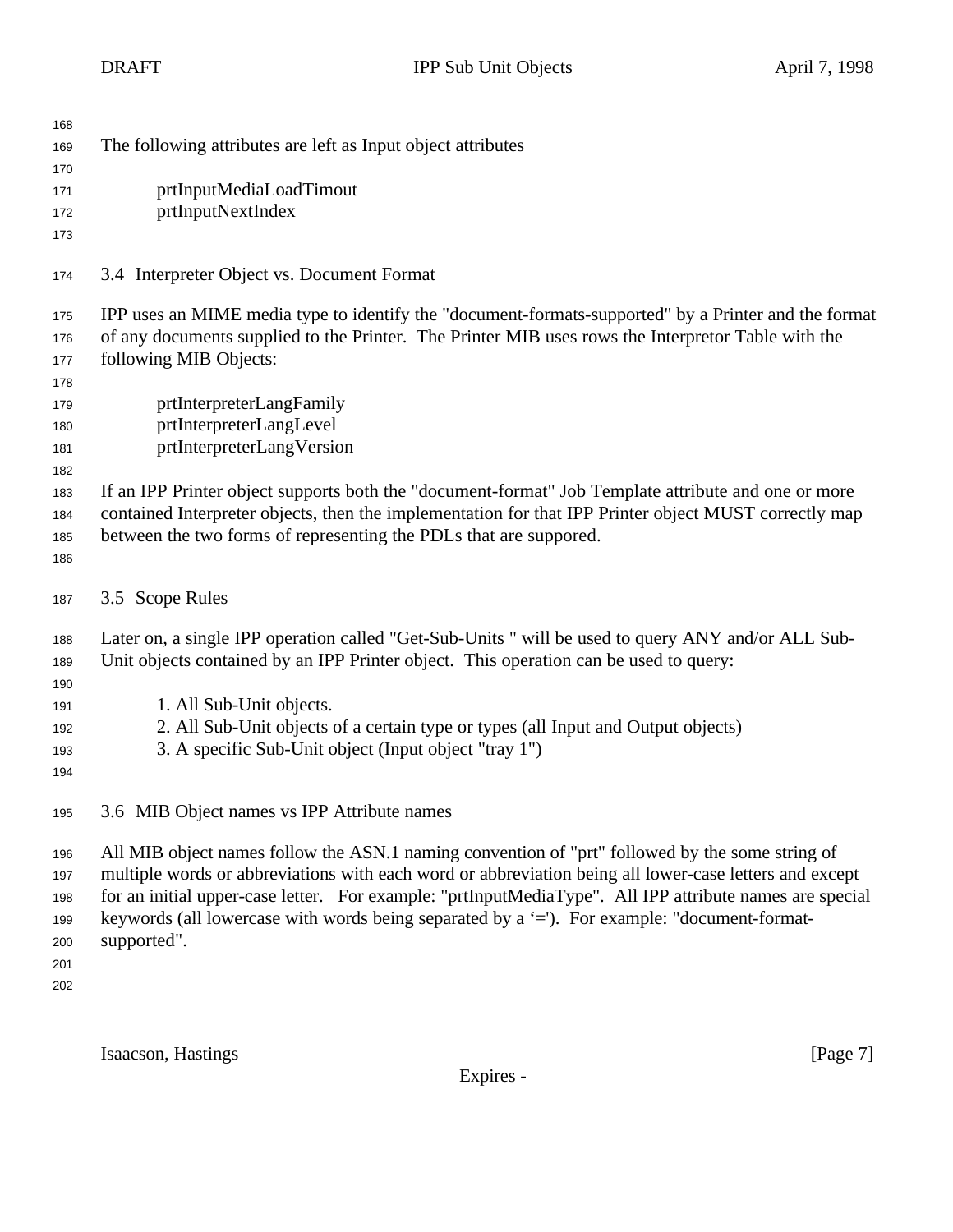| 203 | Therefore, the following rules will apply in creating IPP attribute names from Printer MIB Object names: |
|-----|----------------------------------------------------------------------------------------------------------|
| 204 |                                                                                                          |

- 1. The attribute name will begin with "prt-".
- 2. The rest of the words or abbreviations in the MIB object name (after the inital "prt") will be separated
- by a '-' and the initial upper case letter will be made a lower case letter.single
- 
- For example: "prtCoverStatus" becomes "prt-cover-status"
- 
- 3.7 Mapping of SMI data types to IPP syntax types
- The following rules apply:
- 
- 1. 'Interger32' and 'Counter32' just map to 'integer"
- 2. 'OCTET STRING' generally maps to 'text', howerver some may map to 'name' and some may map to
- 'octetString'
- 3. 'Prt<whatever>TC' maps to 'enum'
- 4. 'presentOnOff' is just a special TC and it maps to 'enum' as well
-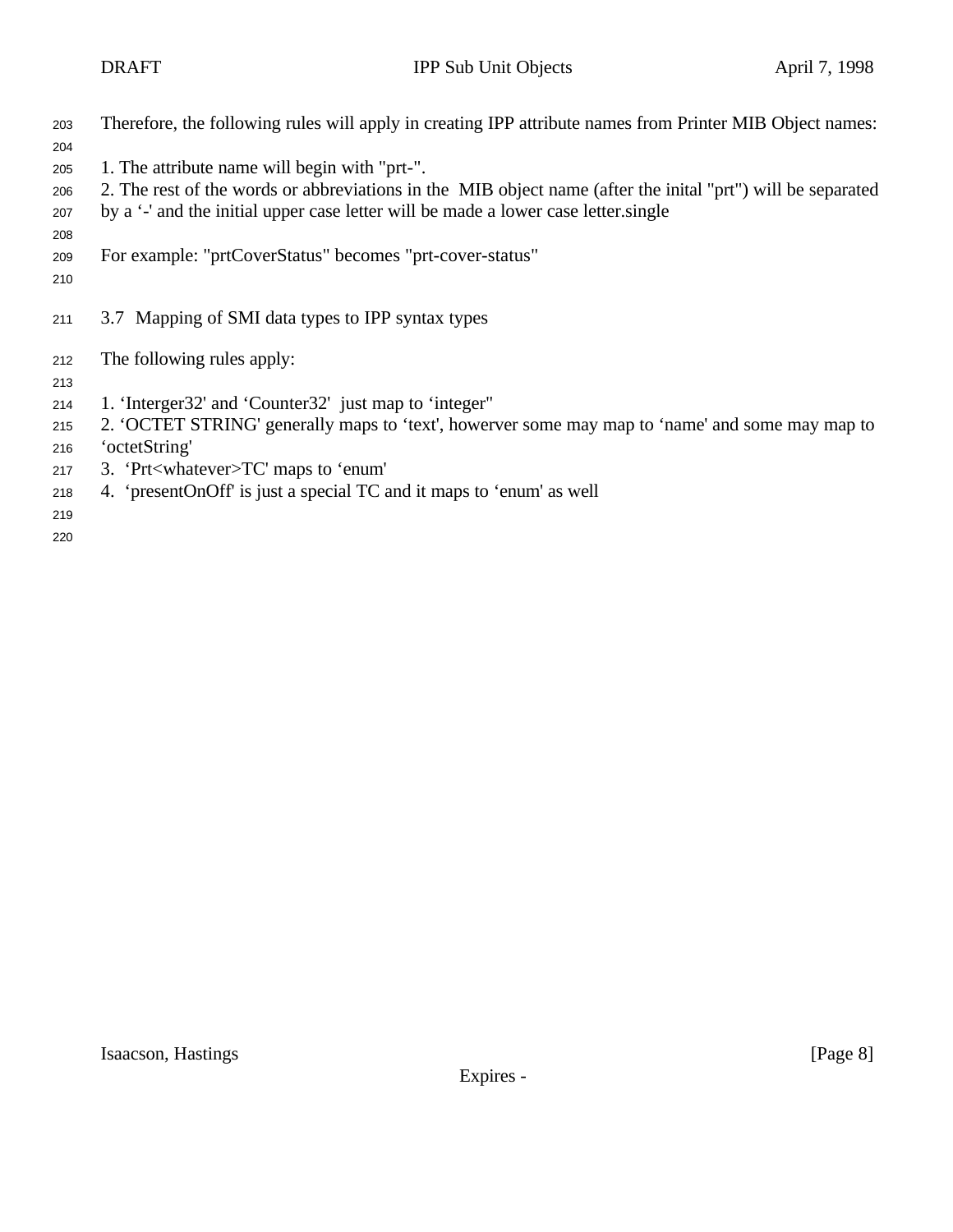4. IPP Sub-Units

 IPP Sub-Unit object types are defined in the same way as other IPP object types: for each type, all known attributes are listed and qualified.

 It is OPTIONAL for an IPP Printer to support any Sub-Unit object. However, if the Printer object supports the functionality or physical characteristics corresponding the appropriate Sub-Unit object, then

the Printer object SHOULD implement support for that (those) Sub-Unit Objects.

4.1 New Printer Attributes

The following attributes are added to the IPP Printer object:

| 231 |                                           |               |
|-----|-------------------------------------------|---------------|
| 232 | prtGeneralConfigChanges                   | Counter32     |
| 233 | prtGeneralCurrentOperator                 | OCTET STRING, |
| 234 | prtGeneralServicePerson                   | OCTET STRING, |
| 235 | prtInputDefaultIndex                      | Integer32,    |
| 236 | prtOutputDefaultIndex                     | Integer32,    |
| 237 | prtMarkerDefaultIndex                     | Integer32,    |
| 238 | prtMediaPathDefaultIndex                  | Integer32,    |
| 239 | prtConsoleLocalization                    | Integer32     |
| 240 | prtConsoleNumberOfDisplayLines            | Integer32,    |
| 241 | prtConsoleNumberOfDisplayChars            | Integer32,    |
| 242 | prtConsoleDisable                         | INTEGER,      |
| 243 | prtAuxiliarySheetStartupPage              | PresentOnOff, |
| 244 | prtAuxiliarySheetBannerPage               | PresentOnOff, |
| 245 | prtGeneralSerialNumber                    | OCTET STRING, |
| 246 | prtAlertCriticalEvents                    | Counter32,    |
| 247 | prtAlertAllEvents                         | Counter32     |
| 248 |                                           |               |
| 249 | These map to:                             |               |
| 250 |                                           |               |
| 251 | prt-general-config-changes(integer(0:MAX) |               |
| 252 | prt-general-current-operator(text)        |               |
| 253 | prt-general-service-person(text)          |               |
| 254 |                                           |               |
| 255 |                                           |               |
| 256 |                                           |               |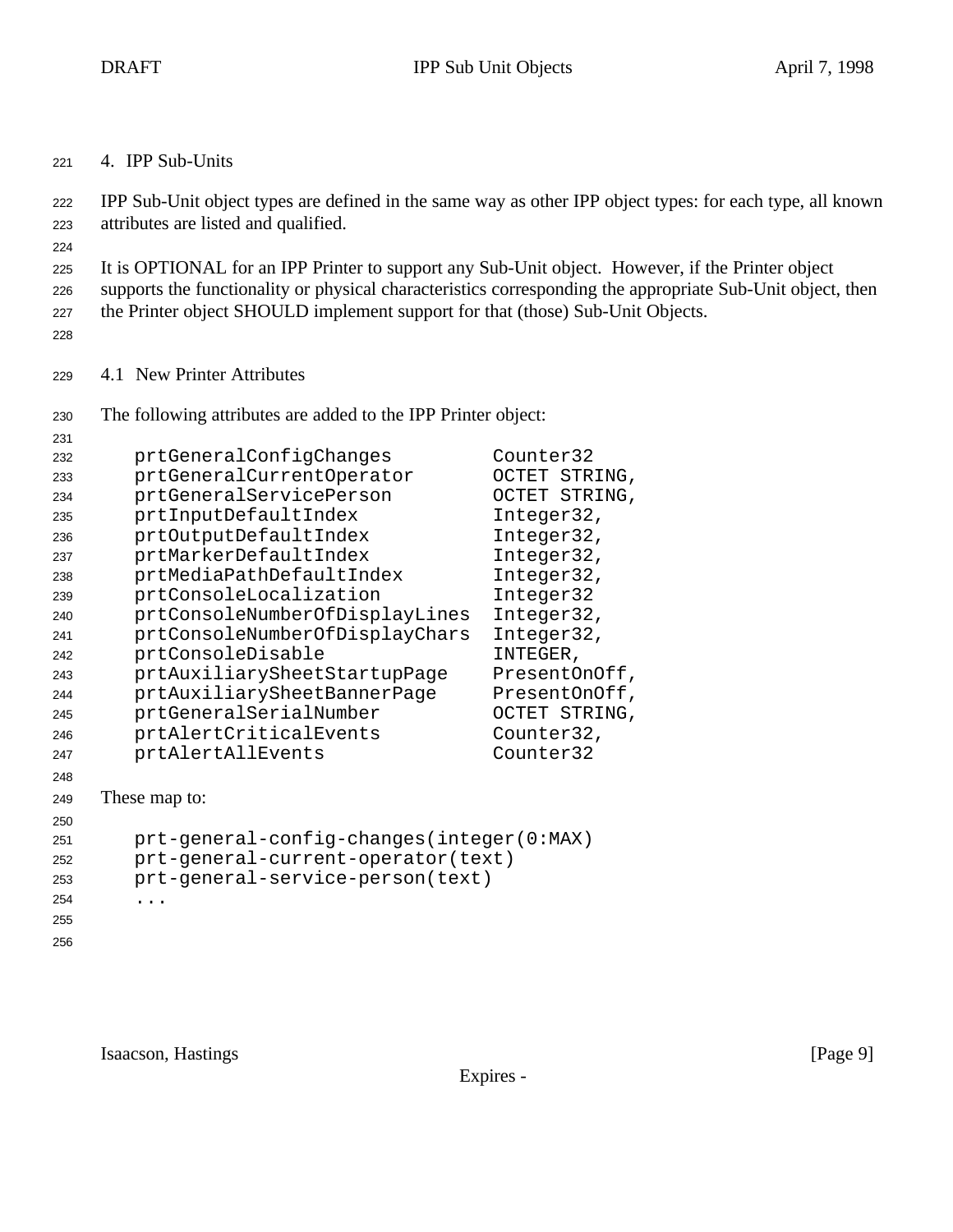Due to overlap with existing IPP Printer object attributes, some Printer MIB objects are not mapped to existing (not new) Printer object attributes. the following objects from the General Table are not carried into the IPP mapping: prtGeneralCurrentLocalization: covered by the Printer object's natural language and charset attributes prtGeneralReset: this could be an operation, but is definitely not an IPP Printer attribute prtGeneralPrinterName: covered by the IPP Printer object's "printer-name" attribute 4.2 Console Display Buffer prtConsoleDisplayBufferIndex Integer32, prtConsoleDisplayBufferText OCTET STRING 4.3 Channel prtChannelIndex Integer32, prtChannelType PrtChannelTypeTC, prtChannelProtocolVersion OCTET STRING, prtChannelCurrentJobCntlLangIndex Integer32, prtChannelDefaultPageDescLangIndex Integer32, 278 prtChannelState PrtChannelStateTC, prtChannelIfIndex Integer32, prtChannelStatus PrtSubUnitStatusTC, prtChannelInformation OCTET STRING 4.4 Cover prtCoverIndex Integer32, prtCoverDescription OCTET STRING, prtCoverStatus PrtCoverStatusTC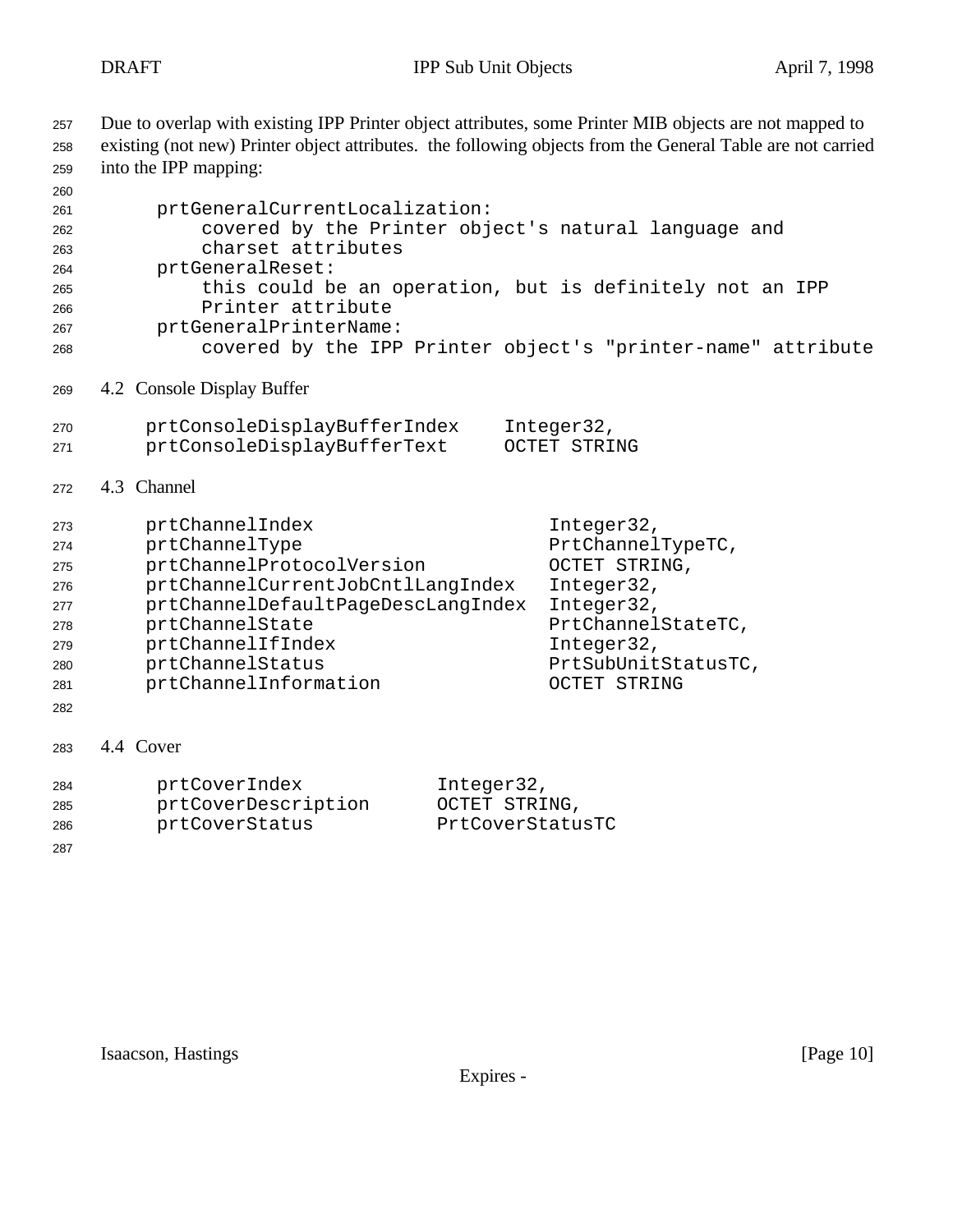| 288 |  | 4.5 Input |
|-----|--|-----------|
|-----|--|-----------|

| 289<br>290<br>291<br>292<br>293<br>294<br>295<br>296<br>297<br>298<br>299<br>300<br>301<br>302<br>303<br>304<br>305<br>306<br>307<br>308<br>309<br>310 | prtInputIndex<br>prtInputType<br>prtInputDimUnit<br>prtInputMediaDimFeedDirDeclared<br>prtInputMediaDimXFeedDirDeclared<br>prtInputMediaDimFeedDirChosen<br>prtInputMediaDimXFeedDirChosen<br>prtInputCapacityUnit<br>prtInputMaxCapacity<br>prtInputCurrentLevel<br>prtInputStatus<br>prtInputMediaName<br>prtInputName<br>prtInputVendorName<br>prtInputModel<br>prtInputVersion<br>prtInputSerialNumber<br>prtInputDescription<br>prtInputSecurity<br>prtInputMediaLoadTimeout<br>prtInputNextIndex | Integer32,<br>PrtInputTypeTC,<br>PrtMediaUnitTC,<br>Integer32,<br>Integer32,<br>Integer32,<br>Integer32,<br>PrtCapacityUnitTC,<br>Integer32,<br>Integer32,<br>PrtSubUnitStatusTC,<br>OCTET STRING,<br>OCTET STRING,<br>OCTET STRING,<br>OCTET STRING,<br>OCTET STRING,<br>OCTET STRING,<br>OCTET STRING,<br>PresentOnOff,<br>Integer32,<br>Integer32 |
|--------------------------------------------------------------------------------------------------------------------------------------------------------|--------------------------------------------------------------------------------------------------------------------------------------------------------------------------------------------------------------------------------------------------------------------------------------------------------------------------------------------------------------------------------------------------------------------------------------------------------------------------------------------------------|------------------------------------------------------------------------------------------------------------------------------------------------------------------------------------------------------------------------------------------------------------------------------------------------------------------------------------------------------|
| 311                                                                                                                                                    | Need to add:                                                                                                                                                                                                                                                                                                                                                                                                                                                                                           |                                                                                                                                                                                                                                                                                                                                                      |
| 312<br>313                                                                                                                                             | prtInputMediaIndex                                                                                                                                                                                                                                                                                                                                                                                                                                                                                     | Integer32,                                                                                                                                                                                                                                                                                                                                           |
| 314                                                                                                                                                    |                                                                                                                                                                                                                                                                                                                                                                                                                                                                                                        |                                                                                                                                                                                                                                                                                                                                                      |
| 315                                                                                                                                                    | 4.6 Interpreter                                                                                                                                                                                                                                                                                                                                                                                                                                                                                        |                                                                                                                                                                                                                                                                                                                                                      |
| 316                                                                                                                                                    | prtInterpreterIndex                                                                                                                                                                                                                                                                                                                                                                                                                                                                                    | Integer32,                                                                                                                                                                                                                                                                                                                                           |
| 317                                                                                                                                                    | prtInterpreterLangFamily                                                                                                                                                                                                                                                                                                                                                                                                                                                                               | PrtInterpreterLangFamilyTC,                                                                                                                                                                                                                                                                                                                          |
| 318                                                                                                                                                    | prtInterpreterLangLevel                                                                                                                                                                                                                                                                                                                                                                                                                                                                                | OCTET STRING,                                                                                                                                                                                                                                                                                                                                        |
| 319                                                                                                                                                    | prtInterpreterLangVersion                                                                                                                                                                                                                                                                                                                                                                                                                                                                              | OCTET STRING,                                                                                                                                                                                                                                                                                                                                        |
| 320                                                                                                                                                    | prtInterpreterDescription                                                                                                                                                                                                                                                                                                                                                                                                                                                                              | OCTET STRING,                                                                                                                                                                                                                                                                                                                                        |
| 321                                                                                                                                                    | prtInterpreterVersion                                                                                                                                                                                                                                                                                                                                                                                                                                                                                  | OCTET STRING,                                                                                                                                                                                                                                                                                                                                        |
| 322                                                                                                                                                    | prtInterpreterDefaultOrientation                                                                                                                                                                                                                                                                                                                                                                                                                                                                       | PrtPrintOrientationTC,                                                                                                                                                                                                                                                                                                                               |
| 323                                                                                                                                                    | prtInterpreterFeedAddressability<br>prtInterpreterXFeedAddressability                                                                                                                                                                                                                                                                                                                                                                                                                                  | Integer32,<br>Integer32,                                                                                                                                                                                                                                                                                                                             |
| 324<br>325                                                                                                                                             | prtInterpreterDefaultCharSetIn                                                                                                                                                                                                                                                                                                                                                                                                                                                                         | CodedCharSet,                                                                                                                                                                                                                                                                                                                                        |
| 326                                                                                                                                                    | prtInterpreterDefaultCharSetOut                                                                                                                                                                                                                                                                                                                                                                                                                                                                        | CodedCharSet,                                                                                                                                                                                                                                                                                                                                        |
| 327                                                                                                                                                    | prtInterpreterTwoWay                                                                                                                                                                                                                                                                                                                                                                                                                                                                                   | PrtInterpreterTwoWayTC                                                                                                                                                                                                                                                                                                                               |
|                                                                                                                                                        |                                                                                                                                                                                                                                                                                                                                                                                                                                                                                                        |                                                                                                                                                                                                                                                                                                                                                      |

Isaacson, Hastings [Page 11]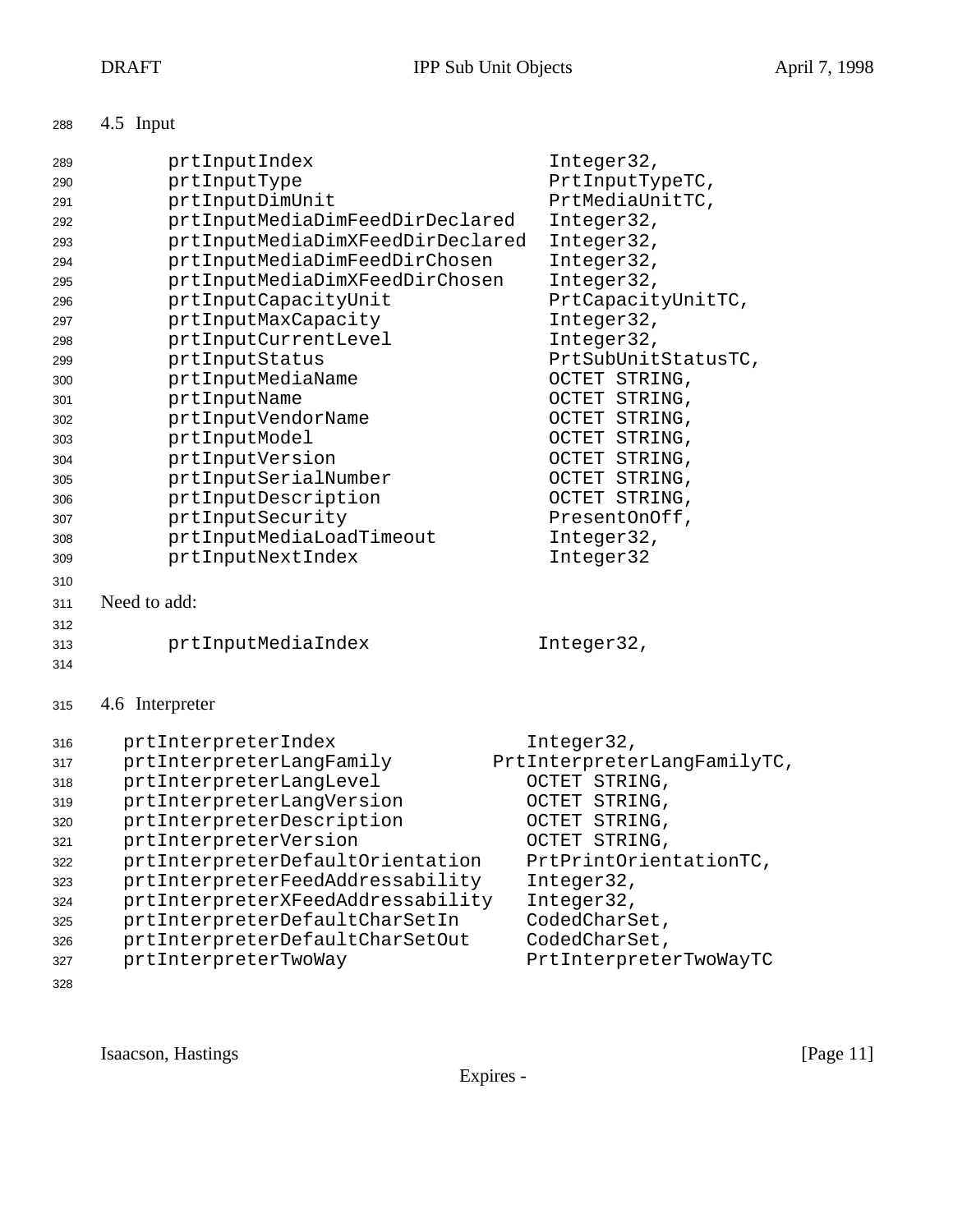| 329 |  | 4.7 Console Light |
|-----|--|-------------------|
|-----|--|-------------------|

| 330 | prtConsoleLightIndex  | Integer32,         |
|-----|-----------------------|--------------------|
| 331 | prtConsoleOnTime      | Integer32,         |
| 332 | prtConsoleOffTime     | Integer32,         |
| 333 | prtConsoleColor       | PrtConsoleColorTC, |
| 334 | prtConsoleDescription | OCTET STRING       |

# 4.8 Marker

| 337 | prtMarkerIndex                  | Integer32,              |
|-----|---------------------------------|-------------------------|
| 338 | prtMarkerMarkTech               | PrtMarkerMarkTechTC,    |
| 339 | prtMarkerCounterUnit            | PrtMarkerCounterUnitTC, |
| 340 | prtMarkerLifeCount              | Counter32,              |
| 341 | prtMarkerPowerOnCount           | Counter32,              |
| 342 | prtMarkerProcessColorants       | Integer32,              |
| 343 | prtMarkerSpotColorants          | Integer32,              |
| 344 | prtMarkerAddressabilityUnit     | INTEGER,                |
| 345 | prtMarkerAddressabilityFeedDir  | Integer32,              |
| 346 | prtMarkerAddressabilityXFeedDir | Integer32,              |
| 347 | prtMarkerNorthMargin            | Integer32,              |
| 348 | prtMarkerSouthMargin            | Integer32,              |
| 349 | prtMarkerWestMarqin             | Integer32,              |
| 350 | prtMarkerEastMargin             | Integer32,              |
| 351 | prtMarkerStatus                 | PrtSubUnitStatusTC      |
| 352 |                                 |                         |

### 4.9 Marker Colorant

| 354 | prtMarkerColorantIndex       | Integer32,               |
|-----|------------------------------|--------------------------|
| 355 | prtMarkerColorantMarkerIndex | Integer32,               |
| 356 | prtMarkerColorantRole        | PrtMarkerColorantRoleTC, |
| 357 | prtMarkerColorantValue       | OCTET STRING,            |
| 358 | prtMarkerColorantTonality    | Integer32                |
| 359 |                              |                          |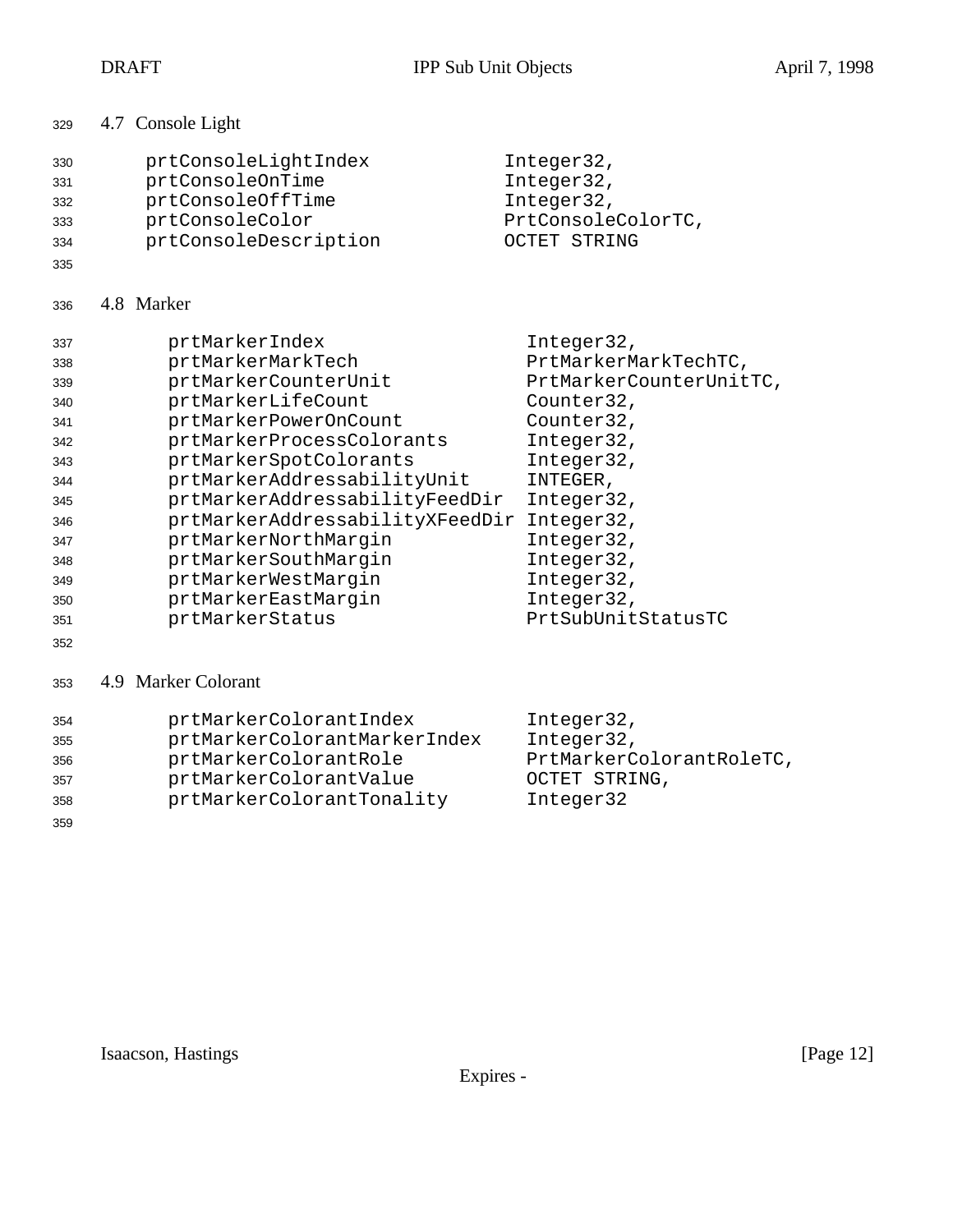| 360                                                                              | 4.10 Marker Supplies                                                                                                                                                                                                                                                                                                                                                                                                                                                                                                |
|----------------------------------------------------------------------------------|---------------------------------------------------------------------------------------------------------------------------------------------------------------------------------------------------------------------------------------------------------------------------------------------------------------------------------------------------------------------------------------------------------------------------------------------------------------------------------------------------------------------|
| 361<br>362<br>363<br>364<br>365<br>366<br>367<br>368<br>369<br>370               | prtMarkerSuppliesIndex<br>Integer32,<br>prtMarkerSuppliesMarkerIndex<br>Integer32,<br>prtMarkerSuppliesColorantIndex<br>Integer32,<br>prtMarkerSuppliesClass<br>PrtMarkerSuppliesClassTC,<br>prtMarkerSuppliesType<br>PrtMarkerSuppliesTypeTC,<br>OCTET STRING,<br>prtMarkerSuppliesDescription<br>prtMarkerSuppliesSupplyUnit<br>PrtMarkerSuppliesSupplyUnitTC,<br>prtMarkerSuppliesMaxCapacity<br>Integer32,<br>prtMarkerSuppliesLevel<br>Integer32                                                               |
| 371                                                                              | 4.11 Media Path                                                                                                                                                                                                                                                                                                                                                                                                                                                                                                     |
| 372<br>373<br>374<br>375<br>376<br>377<br>378<br>379<br>380<br>381<br>382<br>383 | prtMediaPathIndex<br>Integer32,<br>PrtMediaPathMaxSpeedPrintUnitTC,<br>prtMediaPathMaxSpeedPrintUnit<br>PrtMediaUnitTC,<br>prtMediaPathMediaSizeUnit<br>prtMediaPathMaxSpeed<br>Integer32,<br>prtMediaPathMaxMediaFeedDir<br>Integer32,<br>prtMediaPathMaxMediaXFeedDir<br>Integer32,<br>prtMediaPathMinMediaFeedDir<br>Integer32,<br>prtMediaPathMinMediaXFeedDir<br>Integer32,<br>prtMediaPathType<br>PrtMediaPathTypeTC,<br>prtMediaPathDescription<br>OCTET STRING,<br>prtMediaPathStatus<br>PrtSubUnitStatusTC |
| 384                                                                              | 4.12 Medium                                                                                                                                                                                                                                                                                                                                                                                                                                                                                                         |
| 385                                                                              | From Mapping:                                                                                                                                                                                                                                                                                                                                                                                                                                                                                                       |
| 386                                                                              |                                                                                                                                                                                                                                                                                                                                                                                                                                                                                                                     |
| 387<br>388                                                                       | prt-sub-unit-name<br>prt-sub-unit-index                                                                                                                                                                                                                                                                                                                                                                                                                                                                             |
|                                                                                  |                                                                                                                                                                                                                                                                                                                                                                                                                                                                                                                     |
| 389                                                                              | From DPA:                                                                                                                                                                                                                                                                                                                                                                                                                                                                                                           |
| 390                                                                              |                                                                                                                                                                                                                                                                                                                                                                                                                                                                                                                     |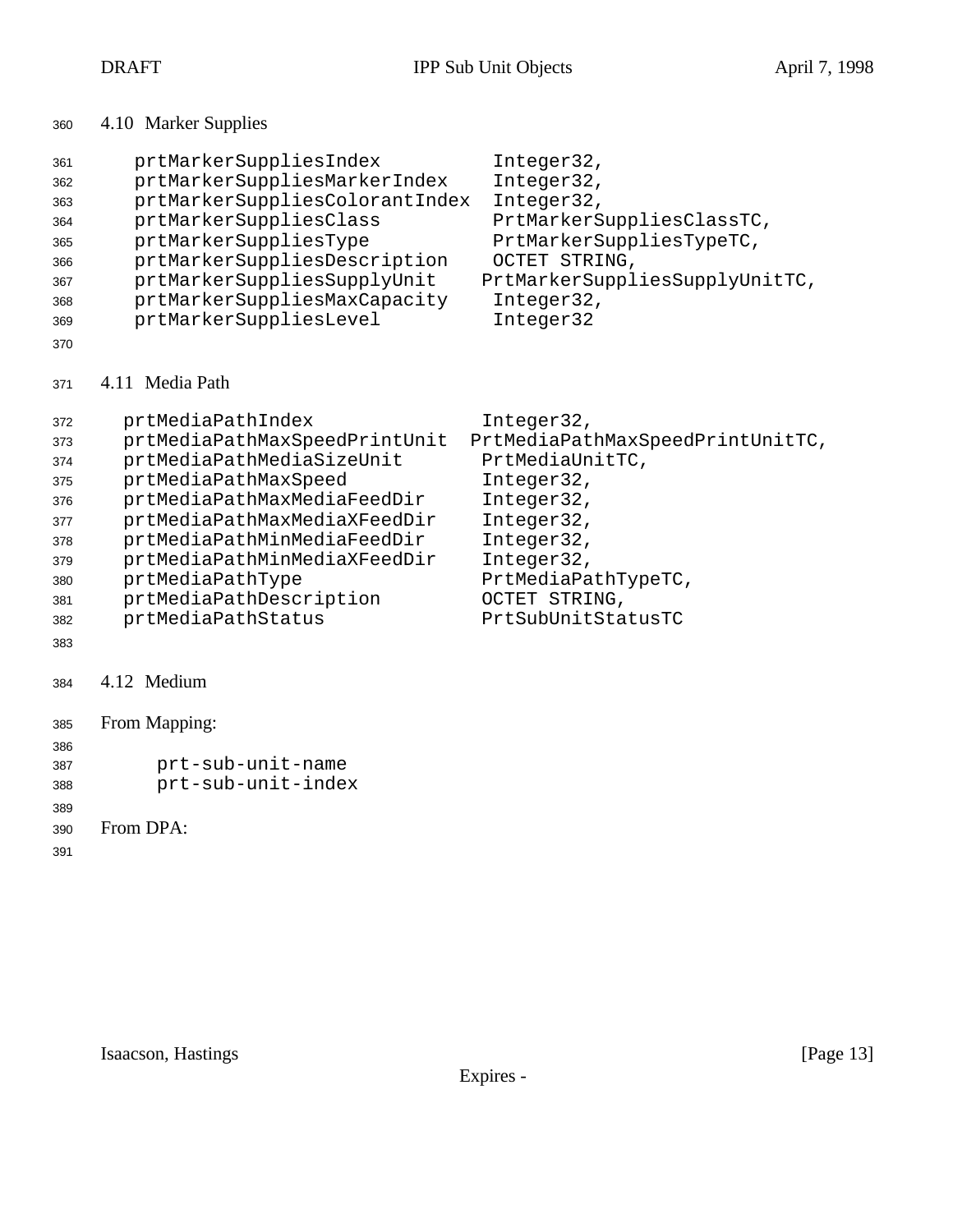| 392 |                  | medium-associated-media          |
|-----|------------------|----------------------------------|
| 393 |                  | medium-assured-reproduction-area |
| 394 |                  | medium-dimensions                |
| 395 |                  | medium-grain                     |
| 396 |                  | medium-holes-axis-offset         |
| 397 |                  | medium-holes-count               |
| 398 |                  | medium-holes-diameter            |
| 399 |                  | medium-holes-locations           |
| 400 |                  | medium-holes-reference-edge      |
| 401 |                  | medium-realization               |
| 402 |                  | medium-sides                     |
| 403 |                  | medium-size                      |
| 404 |                  | medium-tooth                     |
| 405 |                  |                                  |
| 406 | From InputEntry: |                                  |
| 407 |                  |                                  |
| 408 |                  | medium-form-parts                |
| 409 |                  | medium-color                     |
| 410 |                  | medium-weight                    |
| 411 |                  | medium-type                      |
| 412 |                  |                                  |

Isaacson, Hastings [Page 14]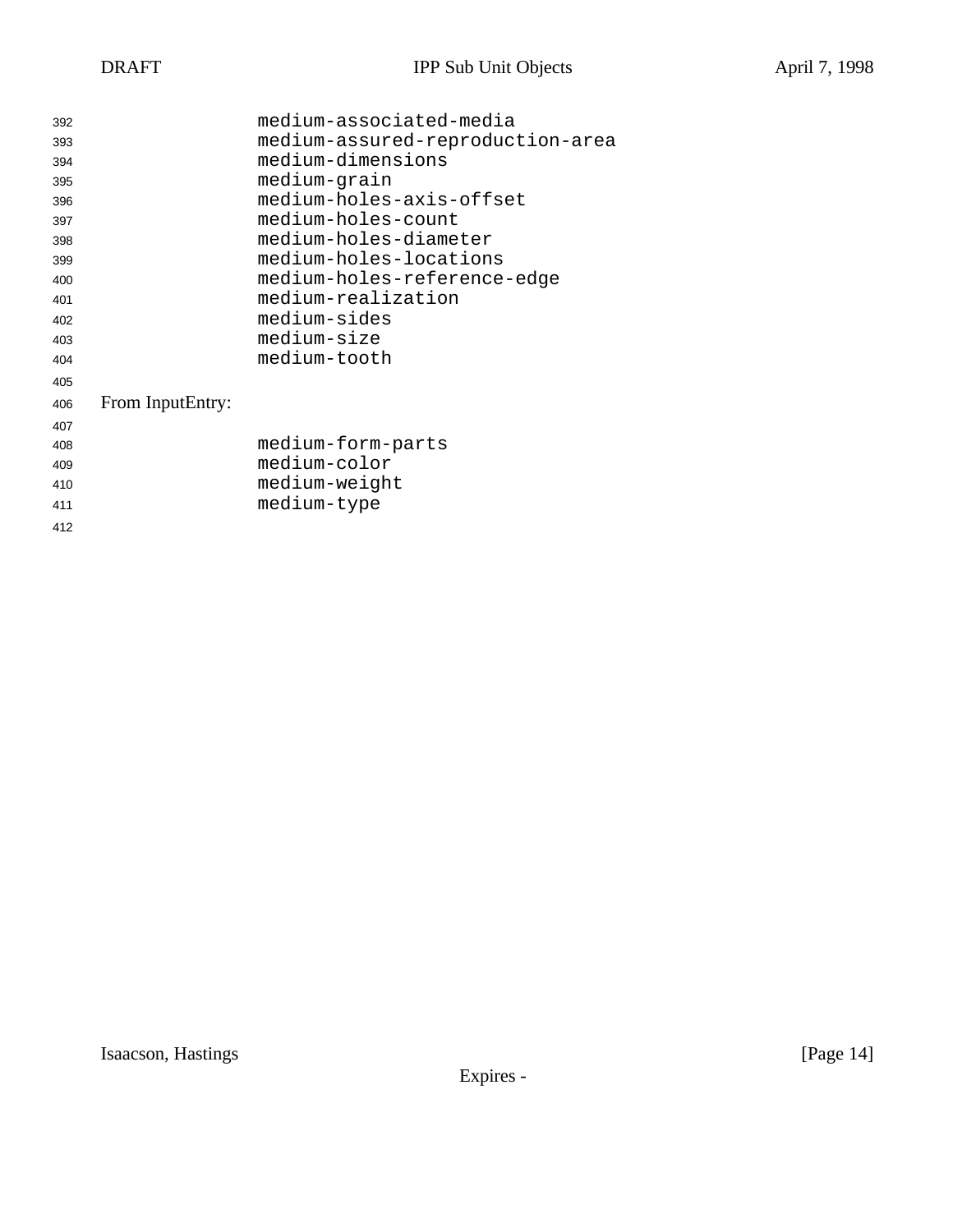# 4.13 Output

| 414 | prtOutputIndex                      | Integer32,                |
|-----|-------------------------------------|---------------------------|
| 415 | prtOutputType                       | PrtOutputTypeTC,          |
| 416 | prtOutputCapacityUnit               | PrtCapacityUnitTC,        |
| 417 | prtOutputMaxCapacity                | Integer32,                |
| 418 | prtOutputRemainingCapacity          | Integer32,                |
| 419 | prtOutputStatus                     | PrtSubUnitStatusTC,       |
| 420 | prtOutputName                       | OCTET STRING,             |
| 421 | prtOutputVendorName                 | OCTET STRING,             |
| 422 | prtOutputModel                      | OCTET STRING,             |
| 423 | prtOutputVersion                    | OCTET STRING,             |
| 424 | prtOutputSerialNumber               | OCTET STRING,             |
| 425 | prtOutputDescription                | OCTET STRING,             |
| 426 | prtOutputSecurity                   | PresentOnOff,             |
| 427 | prtOutputDimUnit                    | PrtMediaUnitTC,           |
| 428 | prtOutputMaxDimFeedDir              | Integer32,                |
| 429 | prtOutputMaxDimXFeedDir             | Integer32,                |
| 430 | prtOutputMinDimFeedDir              | Integer32,                |
| 431 | prtOutputMinDimXFeedDir             | Integer32,                |
| 432 | prtOutputStackingOrder              | PrtOutputStackingOrderTC, |
| 433 | prtOutputPageDeliveryOrientation    |                           |
| 434 | PrtOutputPageDeliveryOrientationTC, |                           |
| 435 | prtOutputBursting                   | PresentOnOff,             |
| 436 | prtOutputDecollating                | PresentOnOff,             |
| 437 | prtOutputPageCollated               | PresentOnOff,             |
| 438 | prtOutputOffsetStacking             | PresentOnOff              |

# 4.14 Alert

| 441 | prtAlertIndex         | Integer32,               |
|-----|-----------------------|--------------------------|
| 442 | prtAlertSeverityLevel | PrtAlertSeverityLevelTC, |
| 443 | prtAlertTrainingLevel | PrtAlertTrainingLevelTC, |
| 444 | prtAlertGroup         | PrtAlertGroupTC,         |
| 445 | prtAlertGroupIndex    | Integer32,               |
| 446 | prtAlertLocation      | Integer32,               |
| 447 | prtAlertCode          | PrtAlertCodeTC,          |
| 448 | prtAlertDescription   | OCTET STRING,            |
| 449 | prtAlertTime          | TimeTicks                |
| 450 |                       |                          |
| 451 |                       |                          |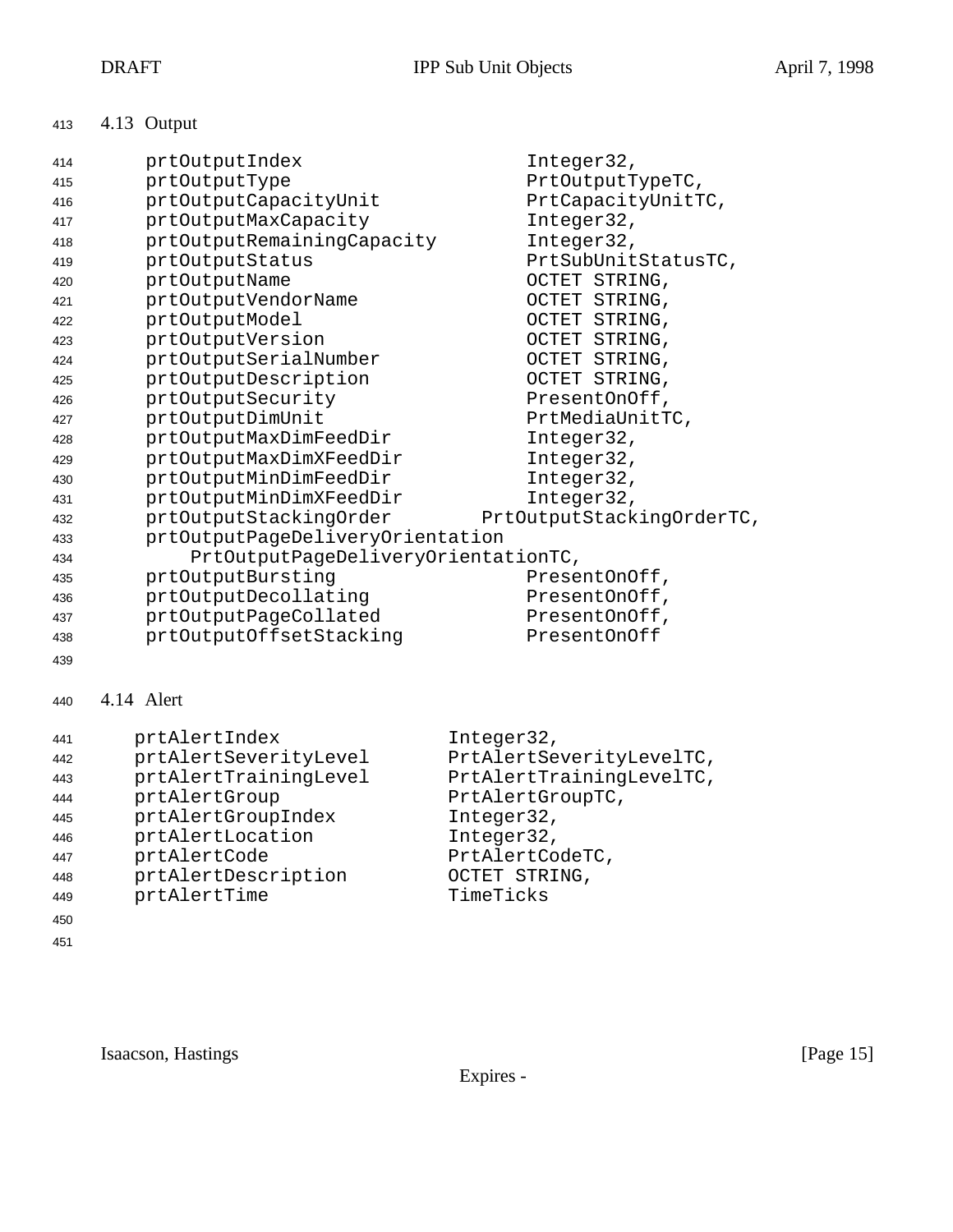| 452                             | 5. New "Get-Sub-Units" IPP Printer Operation                                                                                                                                                                                                                                                                                                                                                                                               |
|---------------------------------|--------------------------------------------------------------------------------------------------------------------------------------------------------------------------------------------------------------------------------------------------------------------------------------------------------------------------------------------------------------------------------------------------------------------------------------------|
| 453                             | The following new (post IPP/1.0) operation is introduced:                                                                                                                                                                                                                                                                                                                                                                                  |
| 454                             | 5.1.1 Get-MIB-Objects Operation                                                                                                                                                                                                                                                                                                                                                                                                            |
| 455<br>456<br>457<br>458<br>459 | This OPTIONAL operation allows a client to retrieve the Sub-Unit objects (and their attributes)<br>contained by the target Printer object. The client may also supply a list of contained object attribute<br>names and/or attribute group names. A group of attributes will be returned for each MIB object that is<br>returned.                                                                                                          |
| 460<br>461<br>462               | This operation is similar to the Get-Jobs operation, except that this Get-Sub-Units operation returns<br>attributes from possibly more than one object type.                                                                                                                                                                                                                                                                               |
| 463                             | 5.1.1.1 Get-Sub-Units Request                                                                                                                                                                                                                                                                                                                                                                                                              |
| 464<br>465                      | The client submits the Get-Sub-Units request to a Printer object.                                                                                                                                                                                                                                                                                                                                                                          |
| 466<br>467                      | The following groups of attributes are part of the Get-Sub-Units Request:                                                                                                                                                                                                                                                                                                                                                                  |
| 468<br>469                      | Group 1: Operation Attributes                                                                                                                                                                                                                                                                                                                                                                                                              |
| 470<br>471<br>472<br>473        | Target:<br>The "printer-uri" operation attribute which is the target for this operation as described in section<br>3.1.3.                                                                                                                                                                                                                                                                                                                  |
| 474<br>475<br>476<br>477        | Natural Language and Character Set:<br>The "attributes-charset" and "attributes-natural-language" attributes as described in section<br>3.1.4.1.                                                                                                                                                                                                                                                                                           |
| 478<br>479<br>480<br>481        | <b>Requesting User Name:</b><br>The "requesting-user-name" attribute SHOULD be supplied by the client as described in section<br>8.3.                                                                                                                                                                                                                                                                                                      |
| 482<br>483<br>484<br>485<br>486 | "limit" (integer $(1:MAX)$ ):<br>The client OPTIONALLY supplies this attribute. The Printer object MUST support this<br>attribute. It is an integer value that indicates a limit to the number of objects returned. The limit is<br>a "stateless limit" in that if the value supplied by the client is 'N', then only the first 'N' MIB<br>objects are returned in the Get-Sub-Units Response. There is no mechanism to allow for the next |

Isaacson, Hastings [Page 16]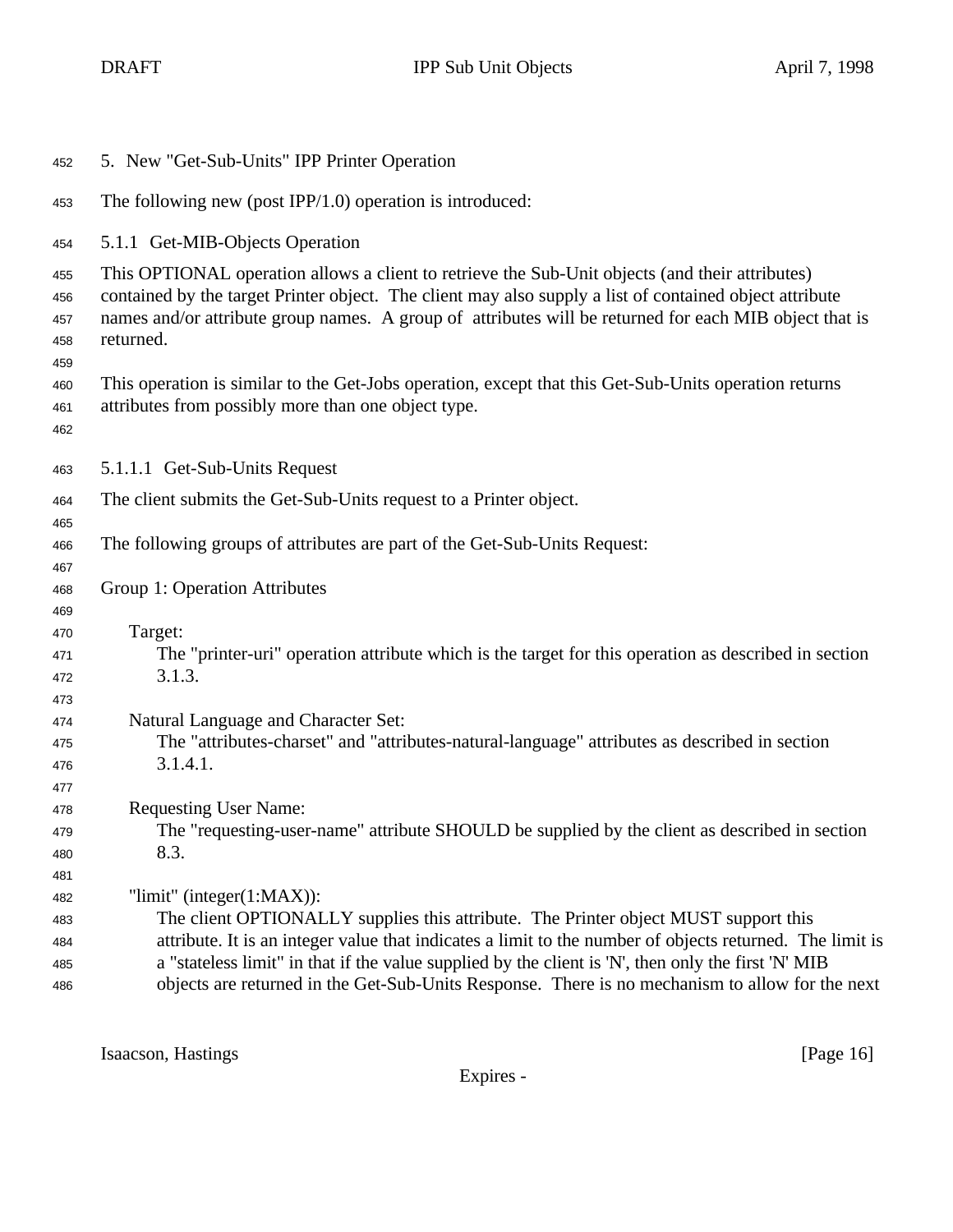'M' objects after the first 'N' objects. If the client does not supply this attribute, the Printer object responds with all applicable objects.

"requested-attributes" (1setOf keyword):

 The client OPTIONALLY supplies this attribute. The Printer object MUST support this attribute. It is a set of object attribute names and/or attribute groups names in whose values the requester is interested. This set of attributes (where there is a match between what is requested and what attributes belong to which object types) is returned for each Sub-Unit object that is returned. The allowed attribute group names are: 'all'. If the client does not supply this attribute, the Printer SHALL respond as if the client had supplied this attribute with two values: 'prt-sub-unit-name' and 'prt-sub-unit-index'

"which-sub-unit-types" (1setOf keyword):

 The client OPTIONALLY supplies this attribute. The Printer object MUST support this attribute. It indicates which object types SHALL be returned by the Printer object. The values for this attribute are the name of the contained object types: 'input', 'output', 'media-path', etc. If a client supplies some unsupported object type, the Printer object SHALL copy the attribute and the unsupported value(s) to the Unsupported Attributes response group, and return the 'successful-ok-ignored-or-substituted-attributes' status code. If the client supplies either a "which-sub-units-by-name" or "which-sub-units-by-index" then the client MUST supply this "which-sub-unit-types" attribute. If the client supplies neither the "which-sub-unit-types" nor the "which-sub-units-by-name" nor the "which-sub-units-by-index" attributes, the Printer SHALL respond will all contained Sub-Unit objects.

"which-sub-units-by-name" (1setOf name):

 The client OPTIONALLY supplies this attribute. The Printer object MUST support this attribute. It indicates (by name) which sub-unit objects SHALL be returned by the Printer object. If the client does not supply this attribute, the Printer object SHALL respond with all Sub Unit objects of the types specified in the client supplied "which-sub-unit-types" attribute. If the client supplies both the "which-sub-units-by-name" attribute and the "which-sub-unit-types" attributes there must be only a single value for "which-sub-unit-types". In other words, if both a type and one or more objects are specified, then they all must be of the same type (the value supplied in the "which-object- types" attribute).

- "which-objects-by-index" (1setOf integer):
- See text for "which-sub-units-by-name" above and the same applies to this attribute (except that the object specification is done by index not name).
- 

Isaacson, Hastings [Page 17]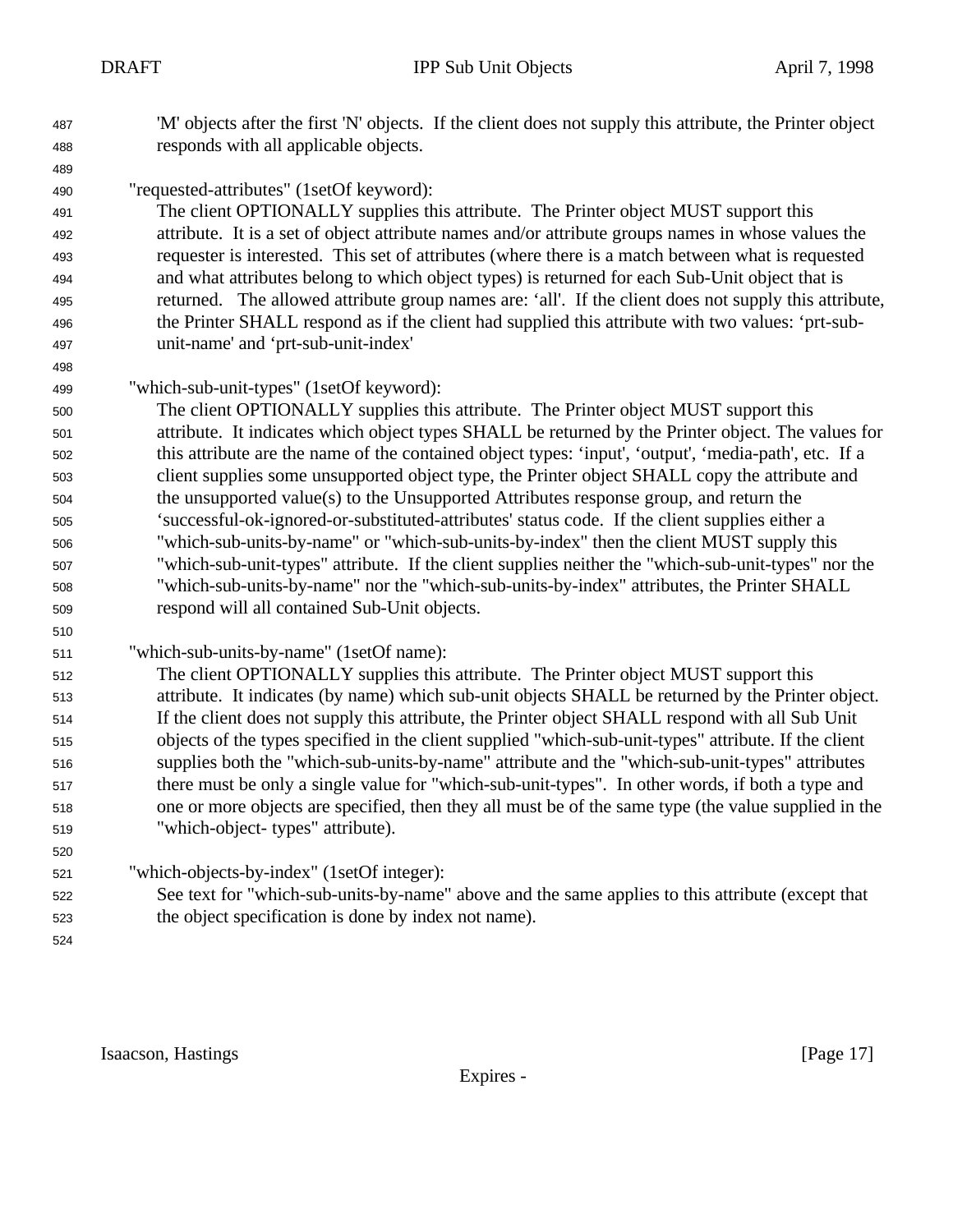| 525 |  | 5.1.1.2 Get-Sub-Units Response |
|-----|--|--------------------------------|
|-----|--|--------------------------------|

 The Printer object returns all of the Sub-Unit objects that match the criteria as defined by the attribute values supplied by the client in the request. It is possible that no Sub-Unit objects are returned since, for example, there may literally be no Output objects at the Printer and the client only asks for Output objects.

Group 1: Operation Attributes

 Status Code and Message: The response includes the MANDATORY status code and an OPTIONAL "status-message" (text) operation attribute as described in section 3.1.5. Natural Language and Character Set: The "attributes-charset" and "attributes-natural-language" attributes as described in section 3.1.4.2. Group 2: Unsupported Attributes This is a set of Operation attributes supplied by the client (in the request) that are not supported by the Printer object or that conflict with one another (see sections 3.2.1.2 and 15.3). Groups 3 to N: Sub-Unit Object Attributes The Printer object responds with one set of Sub-Unit Object Attributes for each returned MIB object. The Printer object ignores (does not respond with) any requested attribute or value which is not supported or which is restricted by the security policy in force. However, the Printer object SHALL respond with the 'unknown' value for any supported attribute (including all MANDATORY attributes) for which the Printer object does not know the value, unless it would violate the security policy. See the description of the "out-of-band" values in the beginning of Section 4.1. The Printer MUST always respond with the following attributes for each object in this order: prt-sub-unit-type prt-sub-unit-name prt-sub-unit-index For all returned Sub-Unit objects, any Sub-Unit object attributes which is of type 'text' or 'name' must be in the same natural language and charset as defined in the"attributes-natural-language"

Isaacson, Hastings [Page 18] [Page 18]

the sections 4.1.2 and 4.1.4.

Expires -

operation attribute unless each is overridden using the Natural Language Override as described in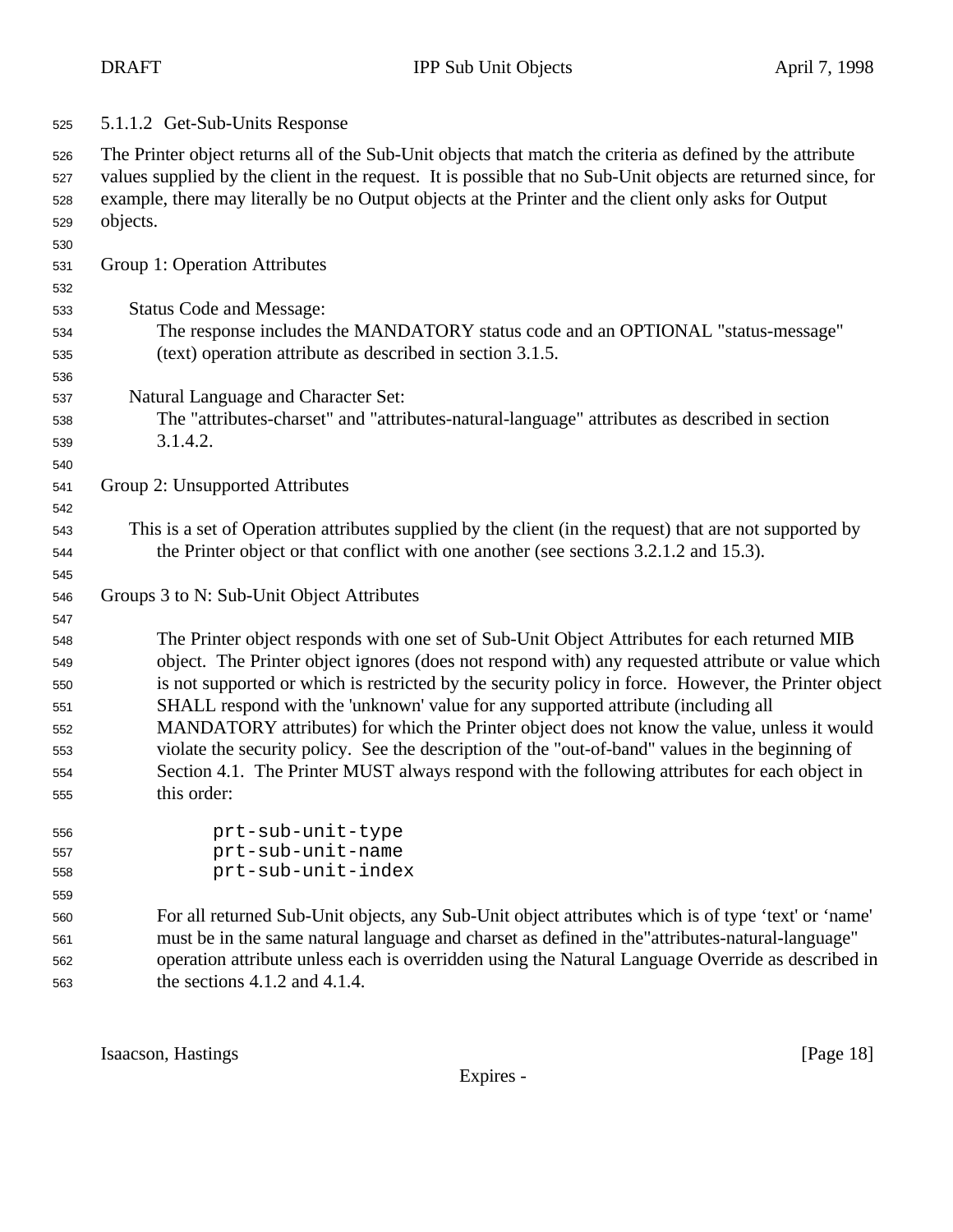- Sub-Unit objects can be returned in any order, however if multiple object types are returned, then objects of similar type must be returned together. In other words, if a client finds in a response an Input object, and then an Output object, it MUST assume that it will find no more Input objects in the same response.
- 6. Conformance
- TBD
- 6.1 Client Conformance Requirements
- TBD
- 6.2 Server Conformance Requirements
- TBD
- 6.2.1 Extensions
- TBD
- 7. Security Considerations
- TBD